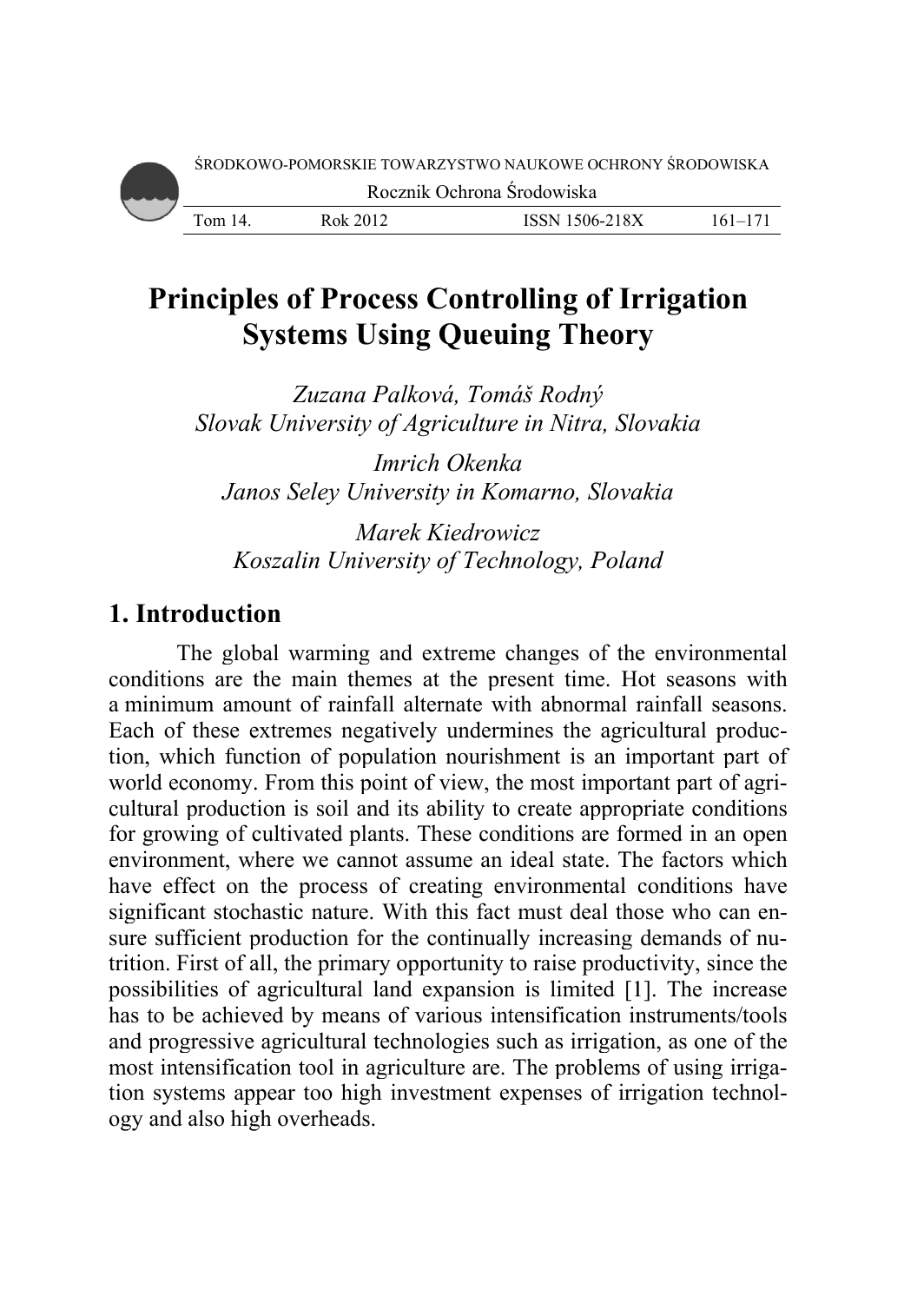The expected trend in following periods is significant turnover in question of irrigation as a solution of the current problems. There is also starting sociopolitical pressure with the goal to support the idea of ecologic farming and sustainable development in which irrigation plays its part. That means that irrigation and irrigation technologies will be constantly gaining importance and topicality under the influence of environment. We are expecting a gradual nationwide introduction of new technologies and tools into practice, where the investments are sufficiently profitable, reliable and they will be sufficiently contributing to the expansion of opportunities in agriculture.

### **2. Material and methods**

Irrigation system remains the weakest part of soil management. Ignoring water regime of soil and that of various crops from the beginning to the end of vegetation is a large obstacle for economic and ecological irrigation. Research in the irrigation sector has accumulated enough theoretical and practical knowledge and needs only to look for ways and methods to transfer this know how into irrigation practice as soon as possible [2]. The aim of process observation in the irrigation system is the monitoring and analysis of various factors affecting the growth of crops, depending on the optimum moisture requirements of individual crops, and thus achieves higher productivity per area unit.

Precise irrigation as an aspect of agriculture is just the beginning of the research and represents water application to exact location and at exact dose. Using precise agricultural irrigation management is still in a state development and needs a lot of research and experimental work to define its implementation case study and applicability [3].

We try to integrate the accumulated knowledge into complex unit and then apply existing models and simulations in the experimental conditions, where we compare the efficiency of various algorithms and models of irrigation. By analysing model and its behaviour we expand existing models with new optimization features and compare their results with the original models.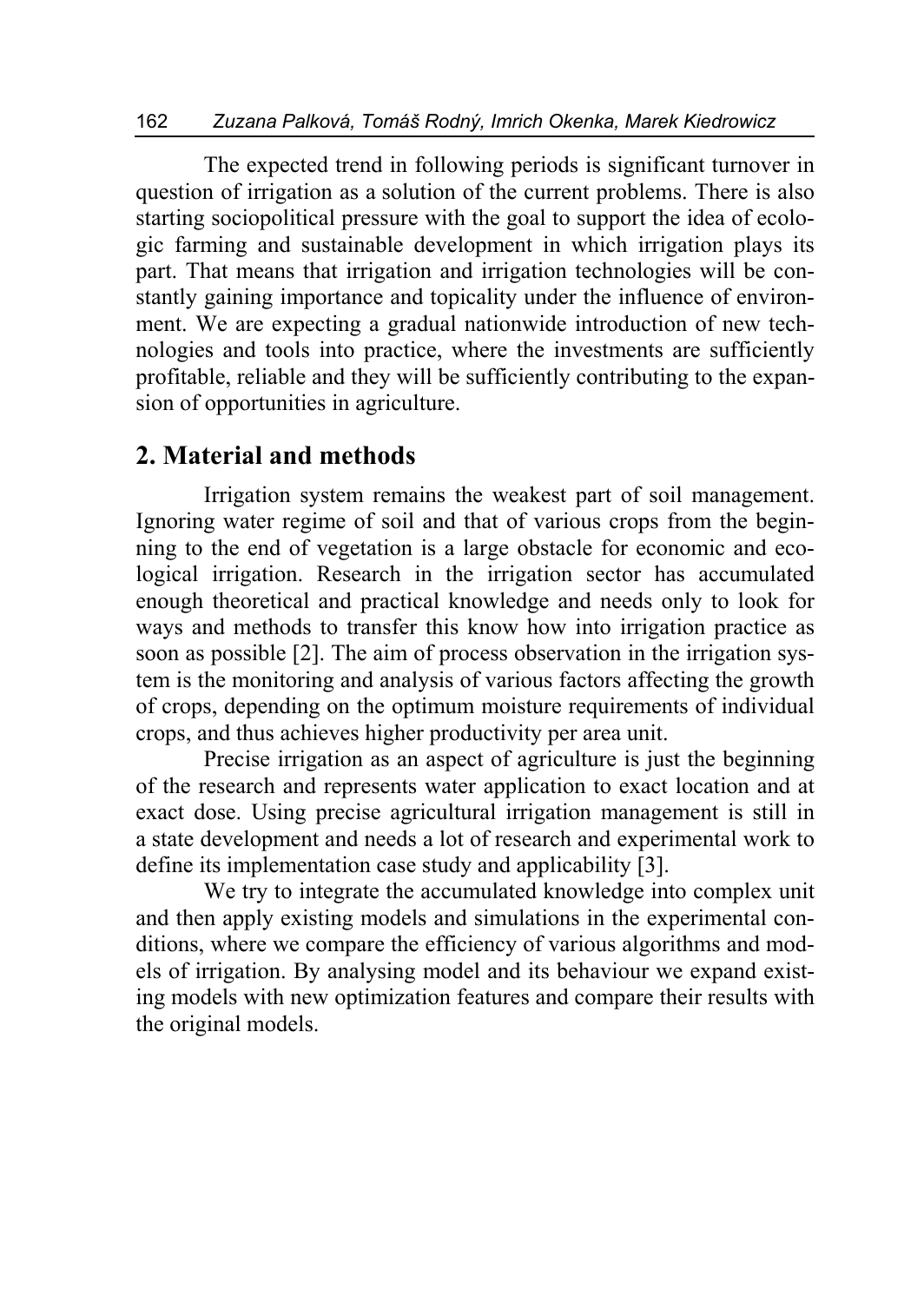## **3. Queuing theory basics in irrigation system controlling**

Individual factors and associated processes entering into the irrigation system are fully stochastic in nature [4]. Solving problems in this area requires using methods of statistical analysis and mathematical probability. Application discipline for the monitoring and optimisation of the irrigation system is the queuing theory  $(QT)$  [5–8].

Queuing theory is dealing with systems, which give us processes of services between customers and service. As a customer in the system of the multiple process can be anything - product, equipment, land's area, etc., that means any element, which is able to satisfy customer's requirements. We can meet with the relations "customer – service" in lots of sectors of the human activities as e.g. traffic, networking etc. [9, 10]. Queuing theory studies mathematical models of systems which elements have stochastic character and where such cases are developed like waiting in queue, delay and consequent loss. Example of such a system is irrigation.

Basic scheme of the queuing system should be describe as follows – customers (service requirements) arrive into the system of service from the source. The service system consists of waiting room, where series of requirements can be developed and from the channels - places of service. When the almost one channel is free, requirement can be served, in the opposite case it is waiting in a queue.

A source can consist of unlimited amount of units – opened system, or final amount of units. After the units have been served they are returned back to the source – closed system.

Units are input into the system from the source in fixed or random time intervals. Process of the input is called **stream of the requirements.** If the moments of input are fixed, deterministic, flow of the requirements is fair. In case of random input, we call the flow of requirements probability according to the distribution process type, which is specified with the sequence of randomly long intervals between two adjacent inputs of requirements. In practice, we can find input flows of requirements Poisson's (exponential), Erlang's, normal, etc.

Input requirement is immediately served, when almost one of channels of service is free. In the opposite case, the request queues up for service. In some cases request leaves the queue following its impatience (e.g. humidity demands of plant do not allow wait for the irrigation dosage).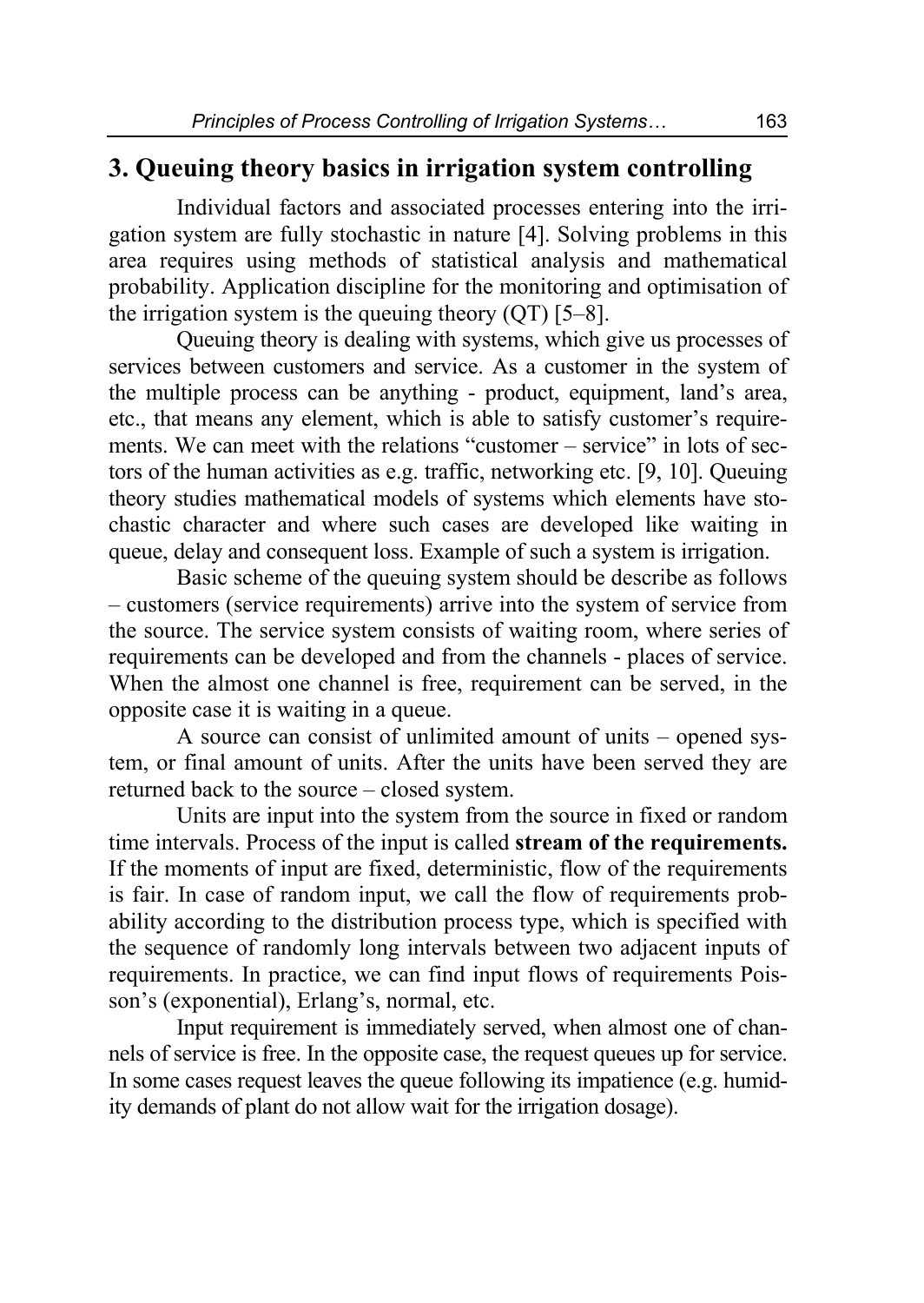Mechanism of the service is a process where requests are picked up from the queue to the channels of service. We recognize the following two types of service [11]:

- **Service without priority** requests are chosen to be served in order of input into the system, according to the rule:
	- o "first comes, first served",
	- o "last leaves, last served",
- **Service with priority** requests enter into the system according to the different rules (etc. in the irrigation management, according to the level of loss in the early undelivered irrigation, the priority is assigned to the individual commodities in the crop rotation).

Solution for queuing theory systems with exponential input of the requests and exponential length of service (e.g. Markov's systems or their modification), is not complicated.

Situation is getting more complicated when input processes or services are described by values with different distribution or when the mechanism of service contains other restricted requests with random character. Analytical models of these systems are very complex and many practical situations cannot be mathematically described by using the current analytical tools. In this case, it is better to use simulation models.

Simulation model helps to describe various situations, which can be seen in practical applications of the multiple services; it is not restricted by any requests for distribution of random values and a result of the solution on computer is high amount of practical usable information.

Queuing theory system is widely used within the various production areas and as well as commercial services. Theory is fully processed and results projected on the scientific level and that of agricultural processes. Management of precise irrigation is based on the theoretical principles of queuing theory, where there is an interaction between two sides. On one side, there are channels of service (irrigation system and technological irrigated system) and on the other side there is a group of plants with requirements for moisture [12].

In our research we have created mathematical models of irrigation systems based on theoretical principles of queuing theory [1, 13].

Various combinations of systems based on queuing theory depend on the solution process realised in agricultural practice. Standard QT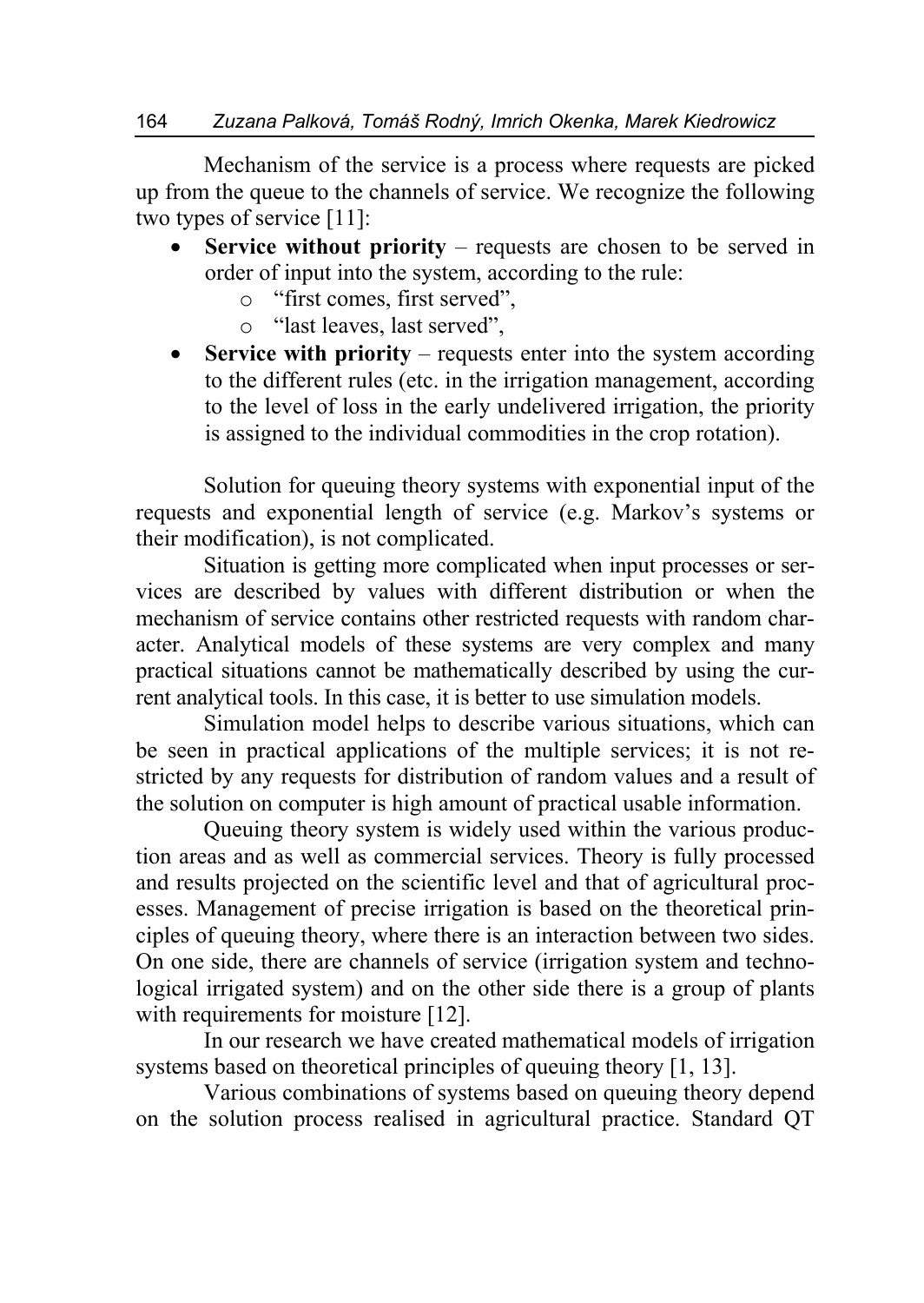process in irrigation system is defined as *N*-channel system, limited resource requirements, with a priority system in operation [15]. Where the number of channels of the system is defined as an available pool of technical device of irrigation then source of requirements represent exact determined number of segment area units of agricultural crops and priorities as currently depends on individual segments of moisture in the soil.

In the case of irrigation system the queuing system consists of service channels serving the requests of current plants to supply additional irrigation. If the existing channels are not able to serve immediately the incoming requirements, they leave the system without serving or stay in the waiting queue where they are until the release of a channel selected according to criteria given previously. This priority is necessary in the event of water demand is appearing for those crops which are economically important or in case of non-delivery of irrigation with them causing great economic damage.

Stochastic elements in the case of irrigation system are:

- Input flow of request.
- Time longitude of request service.

Processing current mathematical QT is a complex process that requires the use of computing technology. Optimisation can rationalise the process and thus achieve desired results in agricultural practice.

For this paper we have chosen the model with one channel of service with priority of request where they do not leave the waiting room in the time interval. This model of the process considers an isolated instance where the weight of decision-making is based on a single algorithm determining the priority of requests entering the system. By isolation of algorithms in the right combinations can objectively evaluate the effectiveness of algorithms. Evaluation of the results in this case is judged on the basis of the total time needed for the quantity served exactly the requirements of channel operation (in this case, the technical equipment of mobile irrigation system). Request entering the system are Poisson stream.

The probability of *k* number of request to time interval *t* is then determined by:

$$
P_k(t) = \frac{(\lambda \cdot t)^k}{k!} \cdot e^{-\lambda \cdot t} \tag{1}
$$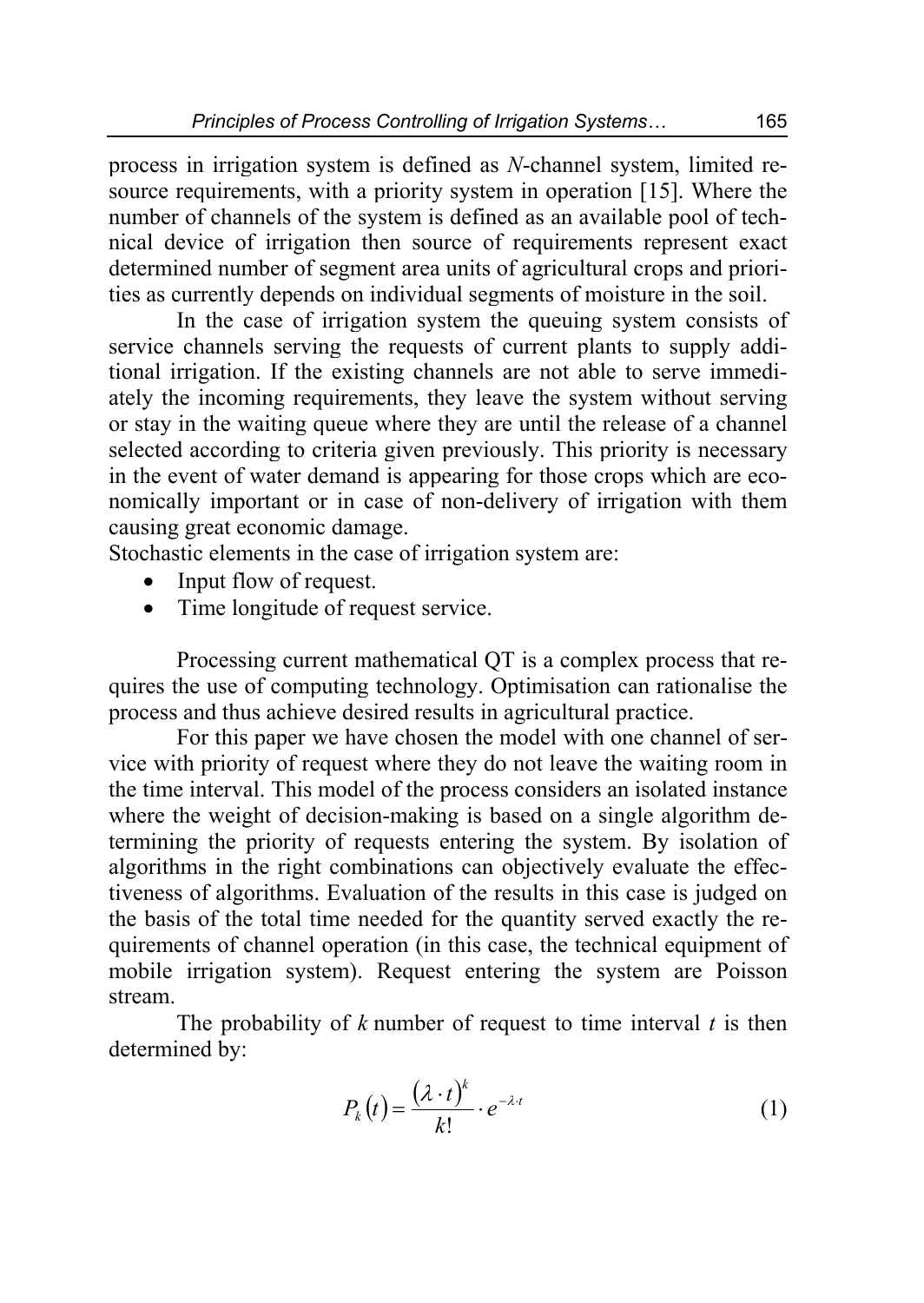where  $\lambda$  is the parameter of arrival of request.

In terms of applications in queuing theory it is essential that the intervals between inputs are exponentially distributed. In terms of the model's practical application there are important characteristics of independence, stationary and ordinary, which determine the conditions under which one is able to use the model with the Poisson distribution.

The time operator is the second important parameter in the queuing system which determines their capacity. There are several factors influencing the service time and therefore it is needed to consider it as an exponentially divided variant with a distribution function:

$$
F(t) = 1 - e^{-\frac{t}{t_0}}
$$
 (2)

where  $t_0$  is a mean time of service.

Exponential distribution of the time operator assumes that the majority of the operator is realised for a short time. The time longitude of the requirements service depends on several factors. Most interesting cases arise if the time of service depends on a long waiting queue.

#### **4. Algorithm system and evaluation of priorities**

Algorithm of decision-making process is based on priority testing. Individual test algorithms for the priority requests determination in series are based on the template for test algorithm. Each template as the below stated test example, has to fulfil requirements for efficient data processing.

Each incoming request gets to "waiting room" as the output value of the priority algorithm in the range of 1–100 points which is the total average of the individual tests. The value of 100 means the highest priority. The request in waiting room is placed in queue according to its priority. In the waiting room there is scheduled control mechanism that controls the request duration in a waiting room. The mechanism is changing the current priority of requirements depending on the complexity, the importance of technical crops, etc.

Heuristic analysis of the individual tests consists of following elements:

- Relationship analysis of final calculation of the given priority test.
- Composition of efficient data sections for efficient achievement for each test.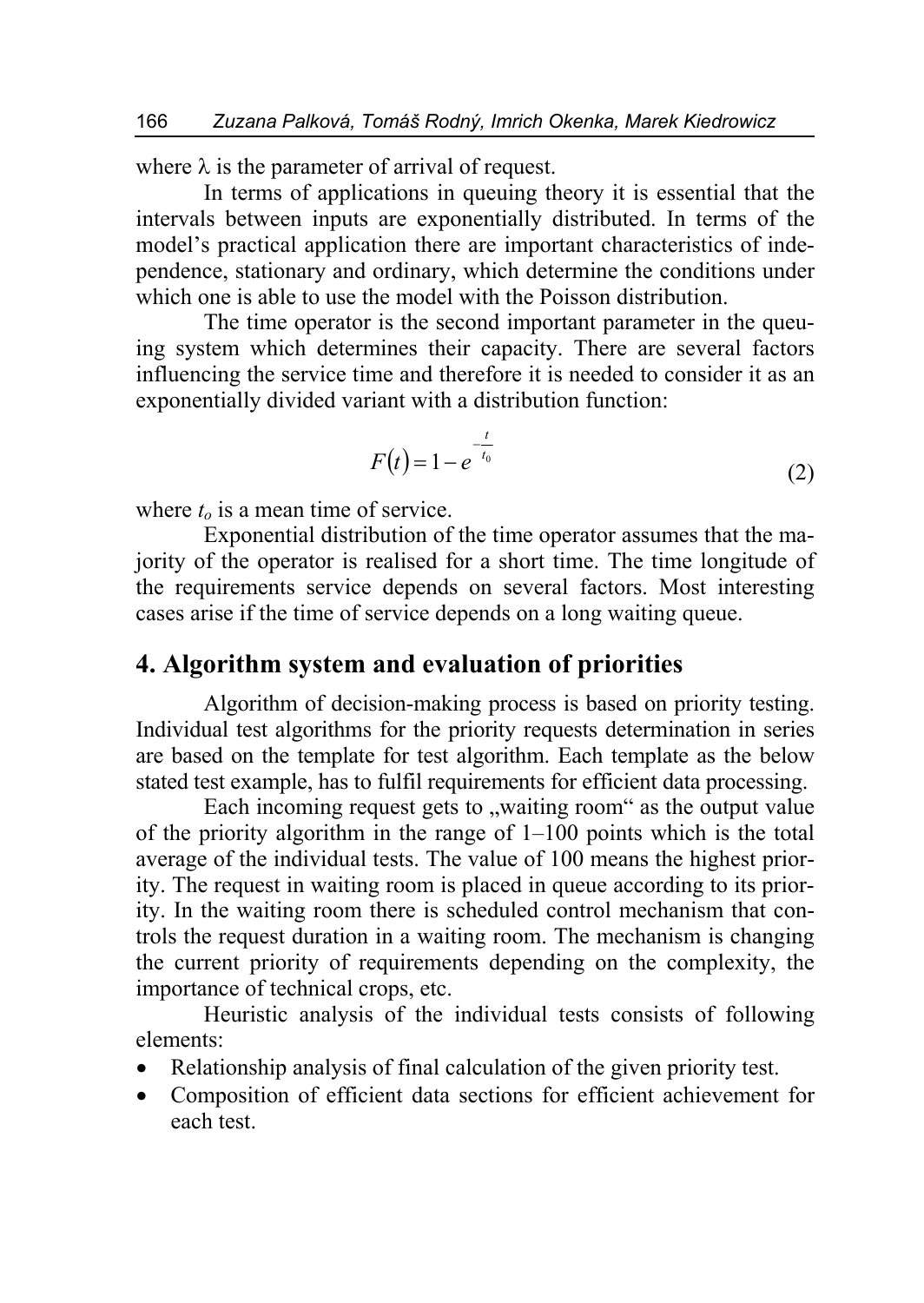- Composition of final test procedure.
- To identify complexity of evaluated test.

Heuristic elements of the individual actions:

- Defined relation and complexity of calculation,
- Heuristic supervision of required data set from database,
- Views on the data set to obtain required sample for the relationship,
- To identify complexity of achievement for test control.

Heuristic analysis is achieved with exact definition of needed data set that is data-mining from database. This set of heterogeneous data is connected on the level of data section in SQL machine to the usable units for given calculation. By the following view on data from the right direction, we are identifying variable parameter of calculation entering into the relation for calculation. The developed database and application platform for test algorithms gives possibility to use all heuristic methods to priority test.

Calculation itself is running on the selected set of agronomical equations. Individual formulas are coming out from the previous studies and recommended methods of applied irrigation.

#### **5. Model of priority determination in process control**

We are verifying the model example OT of the controlled irrigation type G/D/1 for integrity of proposed system for efficient evaluation. It is used for function verification of the decision-making system. We identify randomly generated flow of requests, created on the selected sets of measured segments. We are monitoring system behaviour for priorities selection. We determined basic tests of priority to choose the sequence in series of requests. For simplification we are thinking about exclusive channel of the service, incoming requests in deterministic cycle and interval of requests in cycles. We choose variable sets of cycle in each measurement. We are performing process for three model situations with the same sample of definition data according to criteria of rainfall template:

- Model of the extremely dry cycle.
- Model of dry cycle.
- Wet cycle.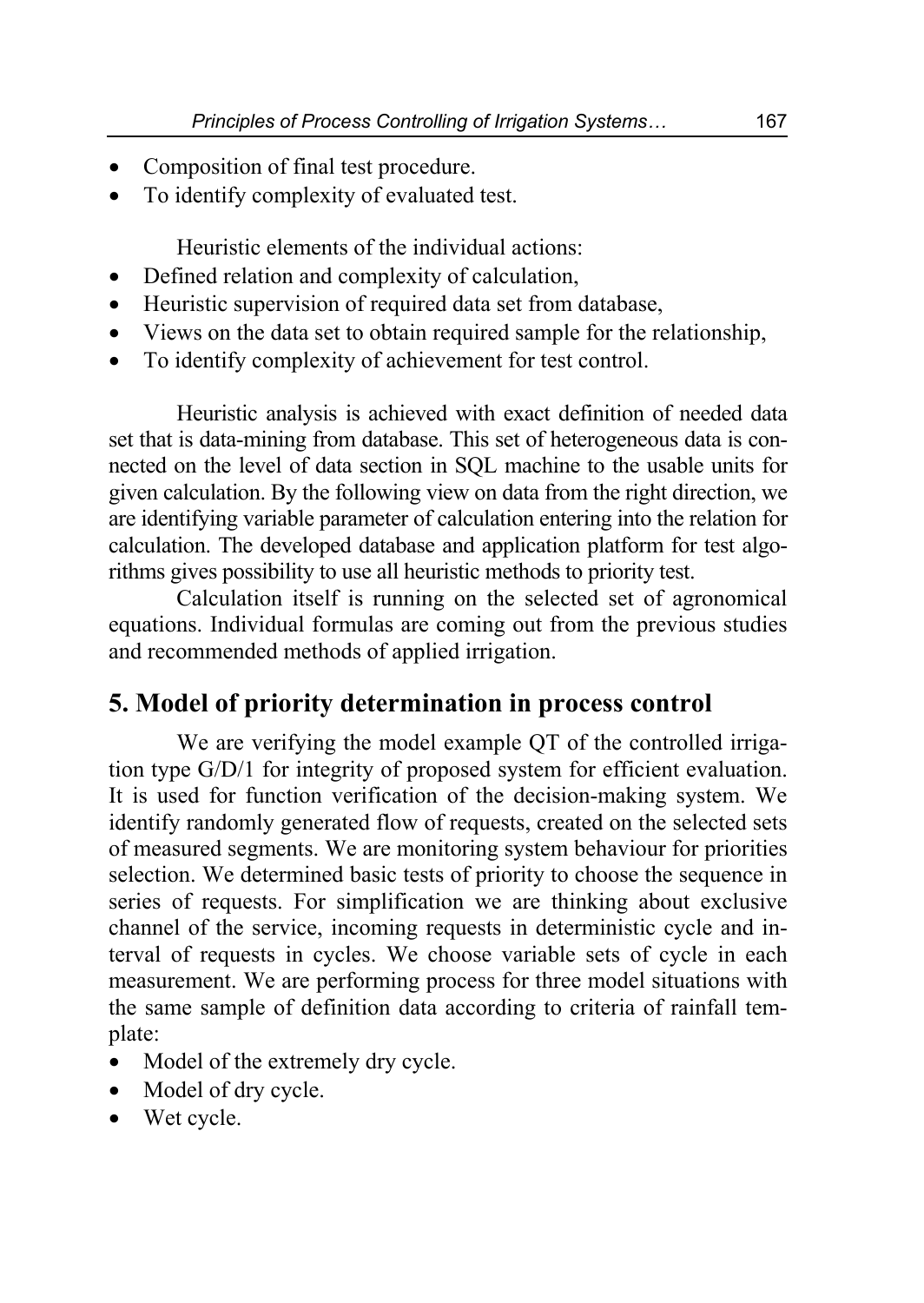### **Evaluation of the 6. model solution**

Model solution is offering integrated view on application of the efficient information processing with the use of heuristics. Model solution shows integrity of the proposed solution suitable for put it into the real application with real data. Main target was to verify the individual parts functionality for input and output, connection to the heuristic tests and running of information processing by heuristic system. In the output table of very dry cycle is the result sample of irrigation process of individual segments. Result from the table is that system with one channel of service is in very dry season undersized, and become to the increasing of series of requests and ignorance of duplicated requests.

Series of input requests is dynamically changed by each cycle. Significant are some swings by the given generator. Request after serving is returning back to the series of requests with high priority. This is a result of necessity for tune of sorter in the series of requests. Based on empiric tests we propose additionally to increase priority of requests based on duration for each actualisation of series of requests so in the undersized system of service does not come to the permanent irrigation only selected economically important crops.

#### **7. Conclusion**

Agricultural land is a huge reservoir of water whose amount can be calculated from known values of hydro limits for different types of agricultural land in the Slovakia and for soils with different depth of soil profile. In this environment uneven distribution of rainfall and other water balance components are reflected; which significantly affects the amount of physiologically active water in time and space, as well as its dynamics in the retention area of the country.

The accurate irrigation as an aspect of precise agriculture is currently at beginning of its research and it describes the application of water in the exact place and exact dose. Using precise agriculture for irrigation management is still under development and more research and experimental work needs to be done in order to define its feasibility and applicability. Utilisation of principles of queuing theory system in the regulation of irrigation has its justification. Identification of priority requests by the system of modified tests ensures high variation usage in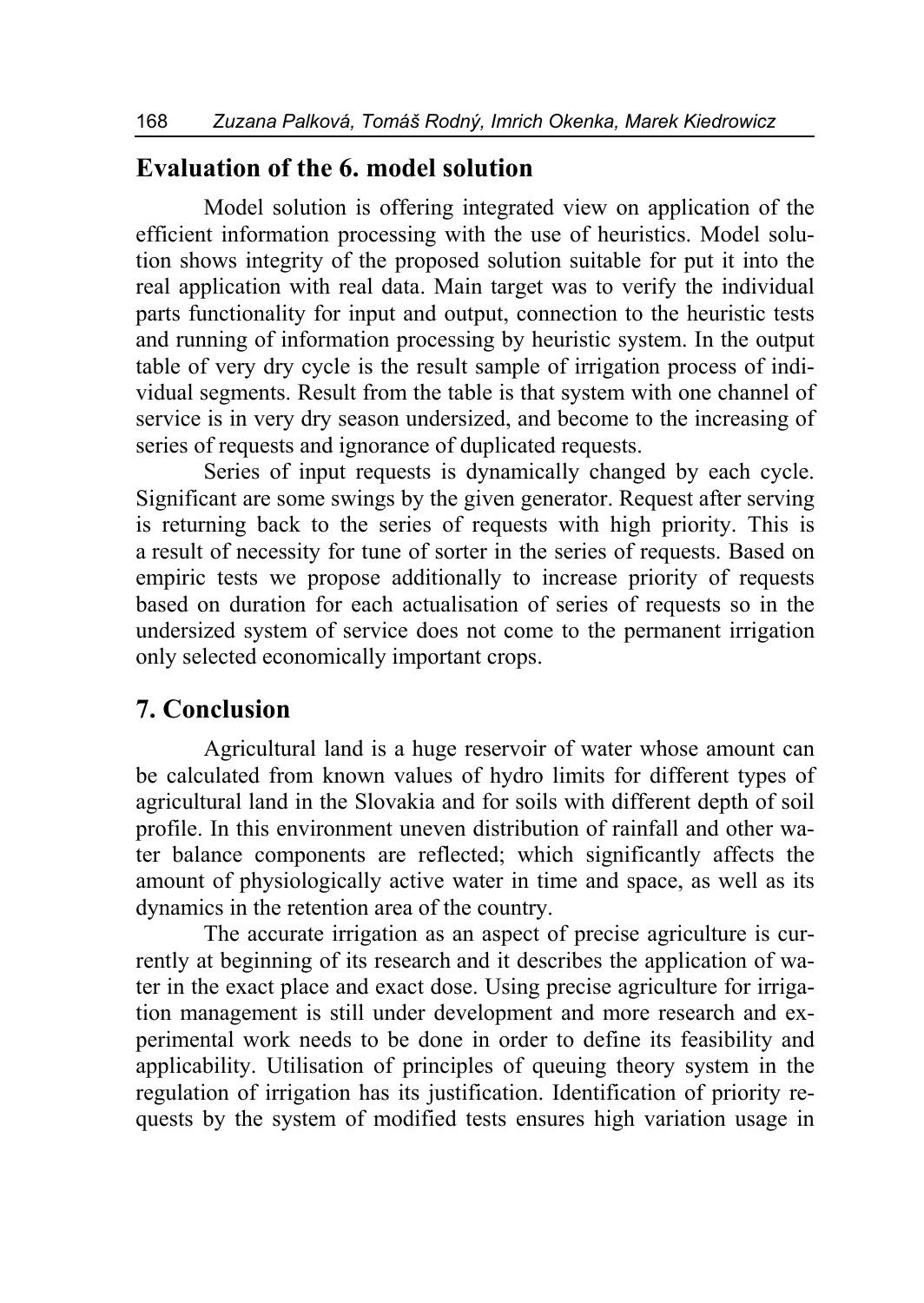real conditions. Simulations are showing to the high precision of this type of decision making without having an impact of human factor. Real applications of algorithms based on the QTS, testify about contribution of this regulation model in the area of random variable parameters in time.

The expected trend in near future is a significant turnover in irrigation outlook as possible solution of the current problems. Some intensification tools have achieved a roof effect and therefore producers are looking for sub-options.

Utilisation of principles of queuing theory system in the managed irrigation is improving. Identification of priority requests by means of modified tests helps high variability usage in real conditions. Simulations are showing with the high accuracy that this type of decision-making is without impact of human factor. Real applications of decision making algorithms based on the QT and contribution of this developed model in the area of random variable parameters will be receiving increasing attention.

The expected trend in near future is a significant turnover in irrigation prospect as possibility of solving the current problems. Some intensification tools have achieved maximal effect and therefore producers are looking for other options.

# **References**

- 1. **Okenka I., Palková Z.:** *Závlahová sústava ako model teórie hromadnej obsluhy*. In Zeměd. Ekon. Roč. 44, č. 10 467–468 (1998).
- 2. **Hennyeyová K., Palková Z.:** *Využitie informačných technológií a simulačných modelov v závlahovom hospodárstve*. - 1. vyd. - Nitra : Slovenská poľnohospodárska univerzita, 19 obr. - ISBN 80-8069-715-9. 108 (2006).
- 3. **Sourell H., Al-Karadsheh E.:** *Precision Irrigation Toward Improving Irrigation Water Management*. ICID-CIID 2003 - 54th Executive Council of ICID 20th European Regional Conference Montpellier. 14-19 September 2003 [CD-ROM]. Montpellier, France., 7 (2003).
- 4. **Simoník J., Palková Z., Okenka I.:** *Racionalizácia a modelovanie zavlažovania poľných plodín postrekom*. - 1. vyd. - V Nitre : Slovenská poľnohospodárska univerzita, obr., tab. 169 (2004).
- 5. **Bolch G., Greiner S., Meer H., Trivedi K.S.:** *Queueing Networks and Markov Chains*. John Wiley & Sons, New York 2006.
- 6. **Bose S.K.:** *An Introduction to Queuing Systems*. Springer-Verlag, Berlin 2001.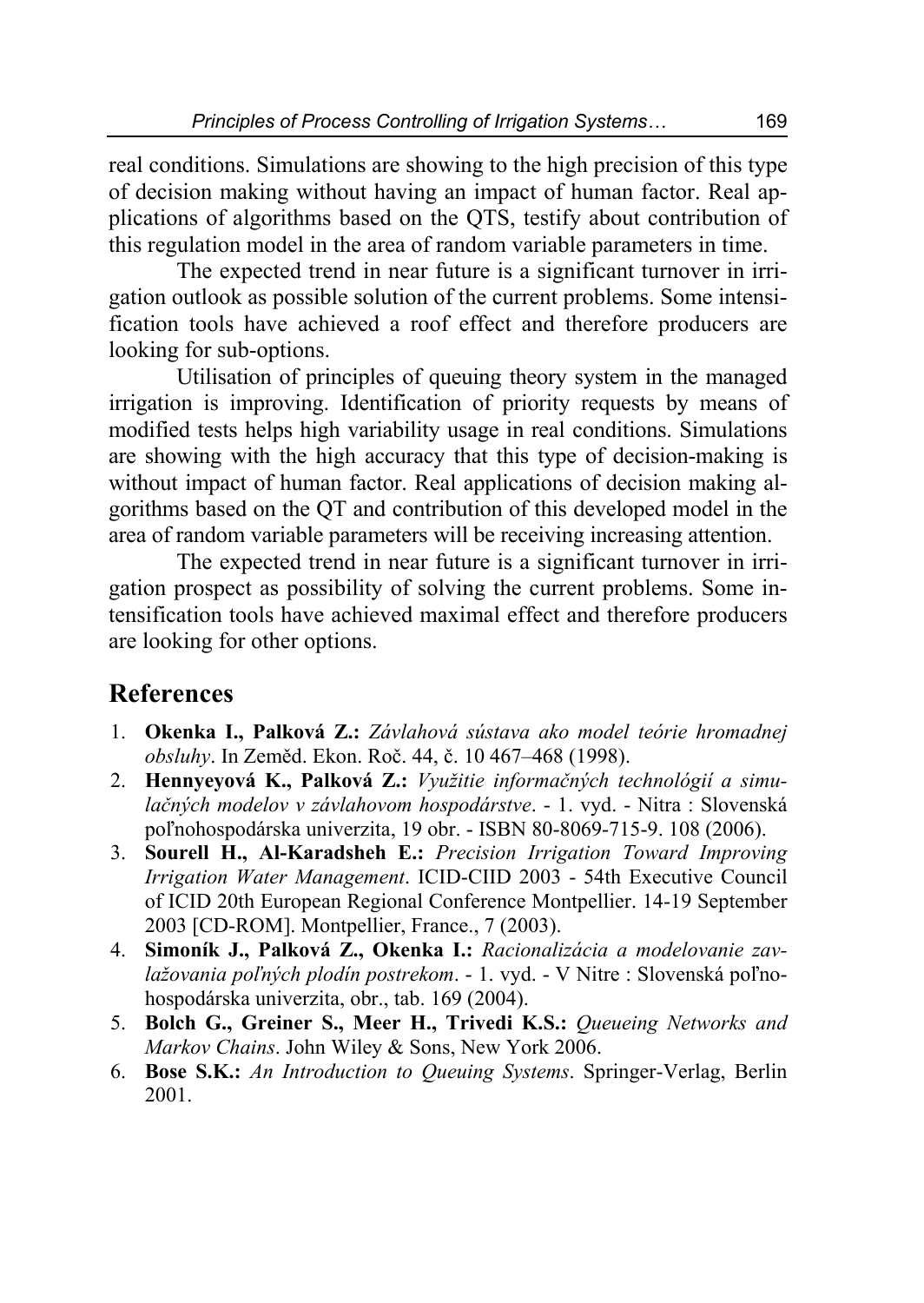- 7. **Cooper R.B.:** *Introduction to Queuing Theory*. North Holland, NewYork 1981.
- 8. **Gross D., Shortle J.F., Thompson J.M., Harris C.M.:** *Fundamentals of Queueing Theory*. John Wiley & Sons, New York 2008.
- 9. **Le Boudec J-Y., Thiran P.:** *Network calculus: a theory of deterministic queuing systems for the internet Springer-Verlag Berlin*, Heidelberg. 2001.
- 10. **Borodin A., Kleinberg J., Sudan M., Williamson D.P.:** *Adversarial queuing theory.* Journal of the ACM (JACM), Volume 48 Issue 1, Jan. 2001.
- 11. **Seda M.:** *Modely hromadnej obsluhy.* VUT Brno, Acta Logistica 2/2011.
- 12. **Simonik J., Palkova Z., Okenka I.:** *Racionalizácia a modelovanie zavlažovania poľných plodín postrekom*. 1. vyd. V Nitre : Slovenská poľnohospodárska univerzita. 169 (2004).
- 13. **Palková Z., Rodný T.:** *Analytical model of the optimal capacity of an irrigation system*. In Scientific papers. Series "Management, economic engineering in agriculture and rural development". - Bucharest University of Agricultural Sciences and Veterinary Medicine, Vol. 10, no. 1, 155–158 (2010).
- 14. **Palková Z.:** *Modelling the optimal capacity of an irrigation system using queuing theory*. In Annals of Warsaw University of Life Sciences - SGGW: agriculture: (Agricultural and forest engineering). Warsaw University of Life Sciences Press, No. 55. 5–11 (2010).

# **Zasady procesu sterowania systemami nawadniającymi w oparciu o teorię kolejkowania**

#### **Streszczenie**

Wielkość i stabilność plonów z hektara upraw rolnych w dużym stopniu zależy od warunków klimatycznych, temperatury, promieniowania słonecznego, ale przede wszystkim ilości i jakości opadów, które dla większości upraw rolnych są niewystarczające. Pomimo faktu, że sztuczne nawadnianie ma tendencję wzrostową w ostatnich latach, budowanie systemów nawadniających jest trudne pod względem inwestycji, jak również kosztowne. Jeśli pojemność systemu nawadniania, jest niewystarczające, koszty inwestycji są zbyt wysokie, a system nie zawsze będzie w stanie spełnić zapotrzebowanie na wymaganym prawdopodobieństwem aby sprostać wymaganiom wynikającym na dostawy dodatkowego nawadniania. Spowoduje to zmniejszenie wydajności upraw rolnych lub, w skrajnym przypadku może doprowadzić do uniknięcia szkód w uprawach. Jeśli pojemność obiektu nawadniania musi zostać zmieniona to będzie oznaczać niepotrzebnie wysokie koszty inwestycyjne i ilość urządzeń nawadniających nie zawsze będzie dostatecznie wykorzystywana. Te dwa przy-